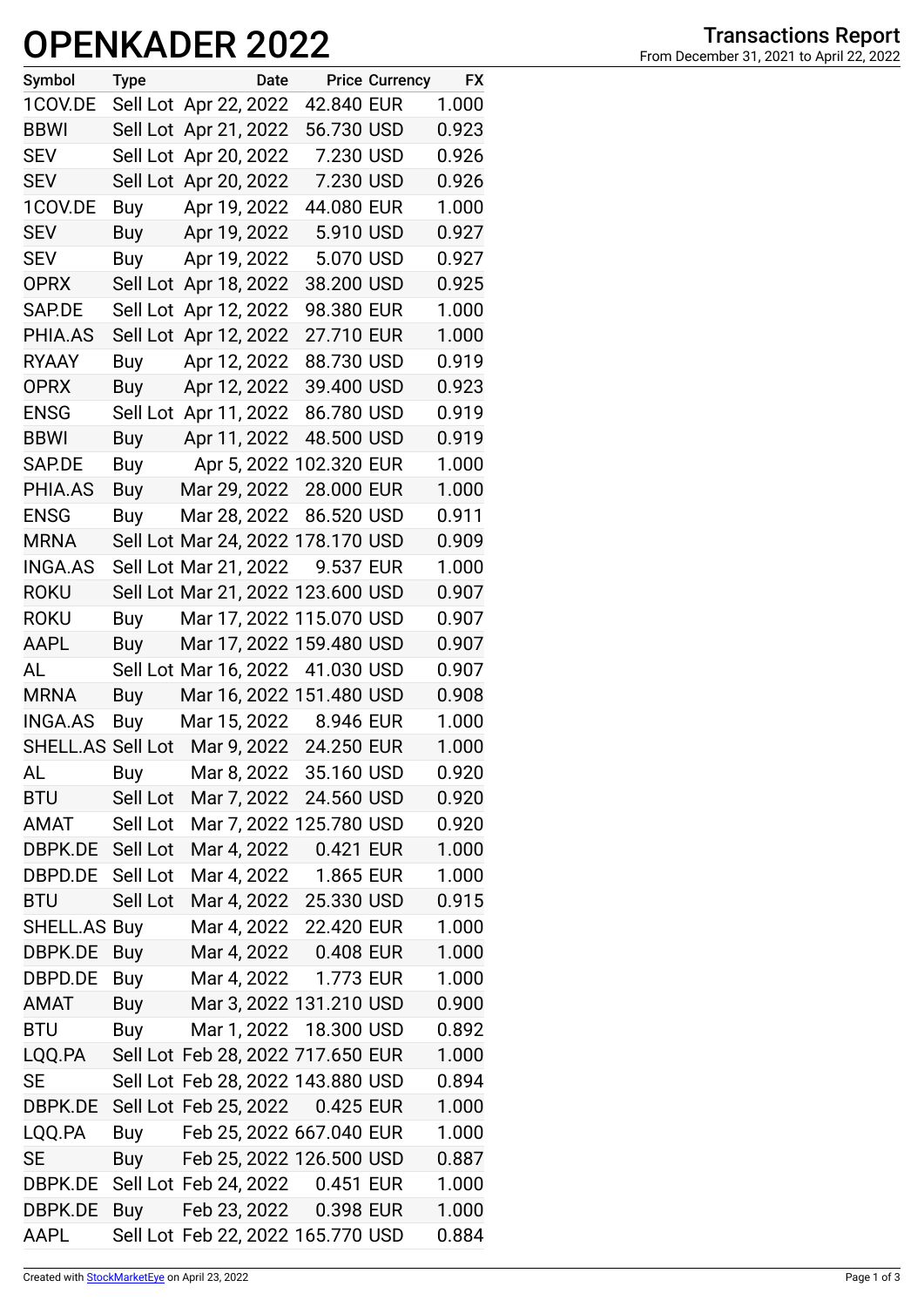## **OPENKADER 2022**

| Symbol         | <b>Type</b> |                       | Date |                                   | <b>Price Currency</b> | <b>FX</b> |
|----------------|-------------|-----------------------|------|-----------------------------------|-----------------------|-----------|
| <b>FUBO</b>    |             | Sell Lot Feb 17, 2022 |      | 9.750 USD                         |                       | 0.880     |
| <b>PLTR</b>    |             | Sell Lot Feb 17, 2022 |      | 12.400 USD                        |                       | 0.880     |
| AD.AS          |             | Sell Lot Feb 16, 2022 |      | 27.900 EUR                        |                       | 1.000     |
| <b>ARE</b>     |             |                       |      | Sell Lot Feb 14, 2022 184.900 USD |                       | 0.885     |
| ORCL           |             | Sell Lot Feb 14, 2022 |      | 79.140 USD                        |                       | 0.884     |
| <b>FUBO</b>    |             | Sell Lot Feb 11, 2022 |      | 11.200 USD                        |                       | 0.876     |
| FLOW.AS        | Sell Lot    | Feb 9, 2022           |      | 34.060 EUR                        |                       | 1.000     |
| <b>FUBO</b>    | Buy         | Feb 9, 2022           |      | 10.100 USD                        |                       | 0.875     |
| <b>PLTR</b>    |             | Buy Feb 9, 2022       |      | 13.745 USD                        |                       | 0.875     |
| VNA.DE         |             | Sell Lot Feb 4, 2022  |      | 49.500 EUR                        |                       | 1.000     |
| FLOW.AS        | Sell Lot    | Feb 2, 2022           |      | 34.840 EUR                        |                       | 1.000     |
| М              | Sell Lot    | Feb 2, 2022           |      | 24.940 USD                        |                       | 0.885     |
| <b>LYV</b>     | Sell Lot    |                       |      | Feb 2, 2022 109.040 USD           |                       | 0.885     |
| <b>ORCL</b>    | Buy         |                       |      | Feb 2, 2022 82.070 USD            |                       | 0.884     |
| ARE            | Buy         |                       |      | Jan 31, 2022 191.410 USD          |                       | 0.893     |
| <b>MSFT</b>    |             |                       |      | Sell Lot Jan 27, 2022 298.300 USD |                       | 0.897     |
| <b>LYV</b>     | Buy         |                       |      | Jan 27, 2022 104.630 USD          |                       | 0.897     |
| <b>MSFT</b>    | Buy         |                       |      | Jan 27, 2022 303.250 USD          |                       | 0.897     |
| <b>COIN</b>    |             |                       |      | Sell Lot Jan 26, 2022 189.900 USD |                       | 0.885     |
| <b>COIN</b>    | Buy         |                       |      | Jan 26, 2022 192.180 USD          |                       | 0.885     |
| DBPD.DE        |             |                       |      | Sell Lot Jan 25, 2022 1.466 EUR   |                       | 1.000     |
| DBPK.DE        |             | Sell Lot Jan 25, 2022 |      | 0.414 EUR                         |                       | 1.000     |
| <b>VNA.DE</b>  | Buy         | Jan 25, 2022          |      | 47.500 EUR                        |                       | 1.000     |
| DBPD.DE        | Buy         | Jan 24, 2022          |      | 1.398 EUR                         |                       | 1.000     |
| <b>FLOW.AS</b> | Buy         | Jan 24, 2022          |      | 33.180 EUR                        |                       | 0.884     |
| М              | <b>Buy</b>  | Jan 24, 2022          |      | 24.360 USD                        |                       | 0.883     |
| <b>AMAT</b>    |             |                       |      | Sell Lot Jan 19, 2022 150.920 USD |                       | 0.883     |
| <b>BYND</b>    |             |                       |      | Sell Lot Jan 18, 2022 64.000 USD  |                       | 0.876     |
| <b>LRCX</b>    |             |                       |      | Sell Lot Jan 18, 2022 681.810 USD |                       | 0.876     |
| DBPK.DE        | Buy         |                       |      | Jan 18, 2022 0.357 EUR            |                       | 1.000     |
| NNND.F         |             |                       |      | Sell Lot Jan 14, 2022 52.640 EUR  |                       | 1.000     |
| <b>LRCX</b>    | Buy         |                       |      | Jan 12, 2022 680.490 USD          |                       | 0.880     |
| <b>BYND</b>    |             |                       |      | Buy Jan 11, 2022 66.090 USD       |                       | 0.883     |
| AMAT           | Buy         |                       |      | Jan 11, 2022 150.300 USD          |                       | 0.883     |
| <b>ABNB</b>    |             |                       |      | Sell Lot Jan 10, 2022 159.530 USD |                       | 0.882     |
| MU             |             |                       |      | Sell Lot Jan 10, 2022 94.150 USD  |                       | 0.883     |
| LPI            |             |                       |      | Sell Lot Jan 10, 2022 69.770 USD  |                       | 0.883     |
| NNND.F         | Buy         |                       |      | Jan 10, 2022 51.300 EUR           |                       | 1.000     |
| <b>ABNB</b>    | Buy         |                       |      | Jan 7, 2022 160.660 USD           |                       | 0.880     |
| <b>TWTR</b>    |             | Sell Lot Jan 4, 2022  |      | 42.480 USD                        |                       | 0.884     |
| LPI            | Buy         | Jan 3, 2022           |      | 63.380 USD                        |                       | 0.879     |
| AAPL           | Buy         |                       |      | Dec 31, 2021 177.570 USD          |                       | 0.883     |
| MU             | Buy         |                       |      | Dec 31, 2021 93.150 USD           |                       | 0.883     |
| AD.AS          | Buy         |                       |      | Dec 31, 2021 30.135 EUR           |                       | 0.883     |
| <b>TWTR</b>    | Buy         | Dec 31, 2021          |      | 43.220 USD                        |                       | 0.883     |